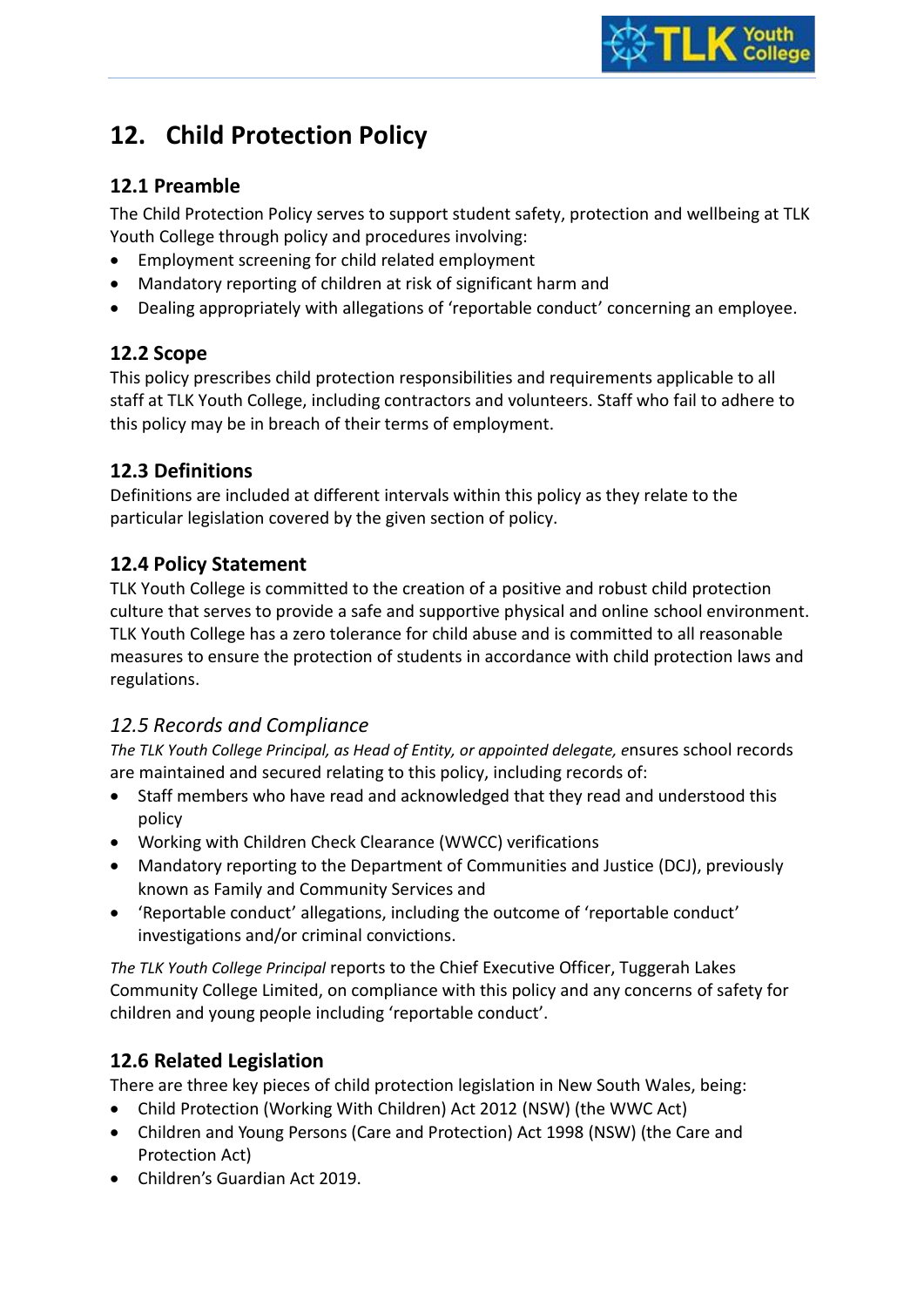

Other legislation also applies, including:

- Crimes Act and Civil Liability Act 2002 (NSW) and
- Education Act 1990 (NSW).

The above nominated legislation collectively forms a child protection framework in New South Wales, supported by three key NSW government Agencies, being:

- The Department of Communities and Justice (referred hereafter as Community Services)
- The Ombudsman's Office and
- The Office of the Children's Guardian.

## **12.7 Child Protection Outline**

The safety, protection and welfare of students is the responsibility of all staff members of TLK Youth College and encompasses:

- A duty of care to ensure that reasonable steps are taken to prevent harm to students which could reasonably have been foreseen and
- Obligations under child protection legislation.

## **12.7.1 Child Protection Definitions**

**Child abuse:** refers to any behaviour that harms a child. This may occur in various forms including neglect, exploitation and/or physical, sexual or emotional abuse.

**Neglect:** refers to the continued failure by a parent/guardian/carer to provide a child with the basic things needed for their proper growth and development, such as food, clothing, shelter, medical and dental care and adequate supervision.

**Sexual abuse:** refers to any act which exposes or involves a child below the age of consent in sexual processes, which may be beyond their understanding. This includes the use of power or authority, including taking advantage of trust, or physically and/or psychologically threatening a child, so that they participate. Child sexual abuse is a criminal offence.

**Physical abuse:** refers to non-accidental injury or pattern of injuries to a child caused by a parent/guardian/carer or any other person. It includes but is not limited to injuries which are caused by excessive discipline, severe beatings or shakings, cigarette burns, attempted strangulation and female genital mutilation. Injuries may include bruising, lacerations or welts, burns, fractures or dislocation of joints. Note: hitting a child around the head or neck and/or using a stick, belt or other object to discipline or punish a child (in a non-trivial way) is a criminal offence.

**Emotional abuse**: refers to any kind of abuse that is emotional rather than physical in nature. This may include verbal abuse, constant criticism, intimidation and/or manipulation. Emotional abuse can result in serious psychological harm, where the behaviour of, for example, a parent/guardian/carer damages the confidence and self-esteem of the child or young person, resulting in serious emotional deprivation or trauma. Although possible for 'one-off' incidents to cause serious harm, in general it is the frequency, persistence and duration of the parent/guardian/carer behaviour that is instrumental in defining the consequences for the child.

**Child wellbeing concerns:** refers to risk of harm *concerns* about a *child or* young person, including safety, welfare or wellbeing concerns, which do not meet the mandatory reporting threshold of suspected risk of significant harm (see '12.8 Mandatory Reporting').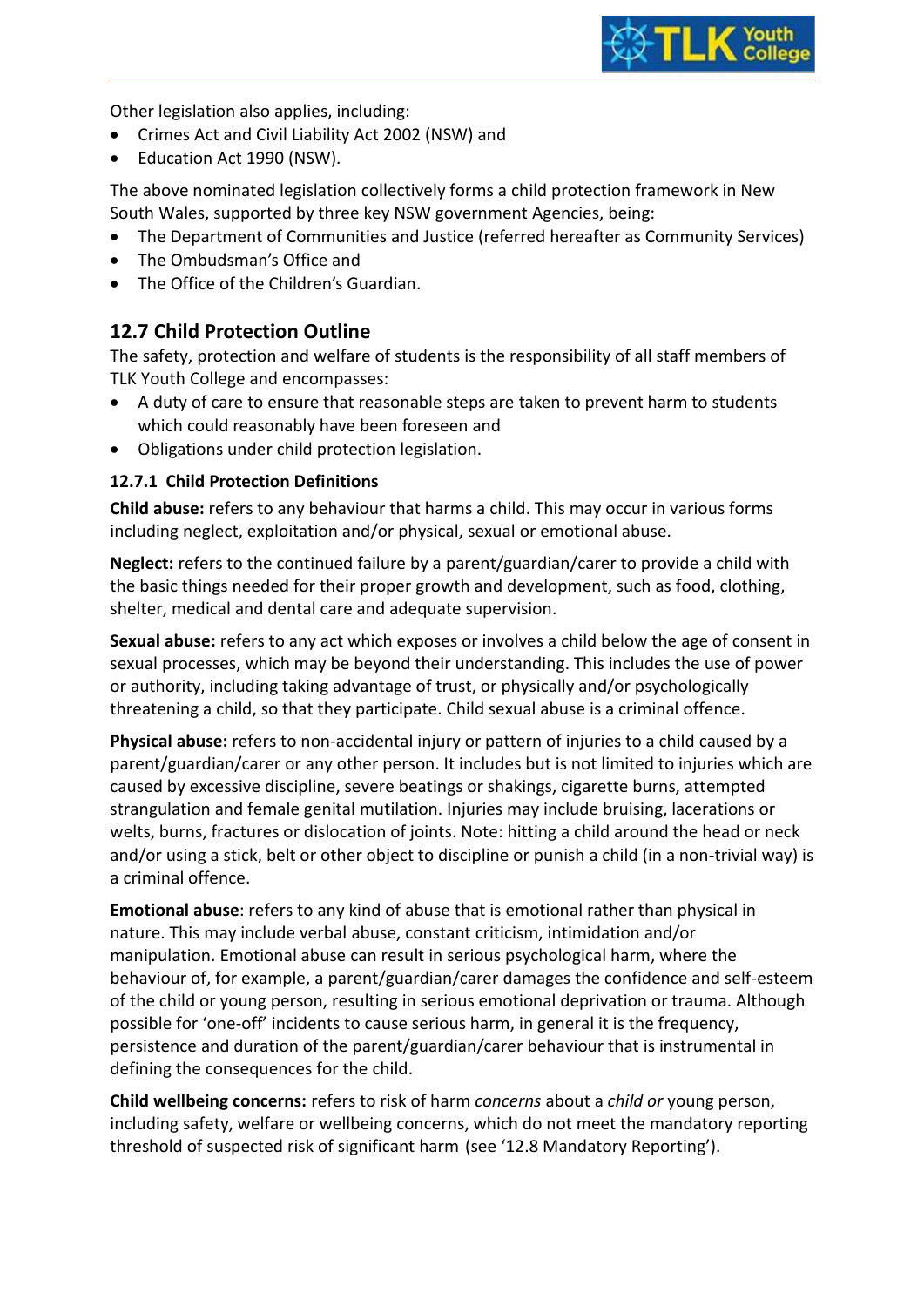

## **12.7.2 Child Protection Reporting Responsibilities**

Legislation requires reporting of particular child protection concerns. However, as part of the TLK Youth College overall commitment to child protection, all staff are required to report any child protection or child wellbeing concerns about the safety, welfare or wellbeing of a child or young person to *the Principal and/or appointed delegate.* 

If an allegation involves the Principal, the report should be made to the Chief Executive Officer, Tuggerah Lakes Community College Limited.

## **12.8 Child Protection Training and Awareness**

TLK Youth College provides staff with access to this policy and takes all reasonable measures to ensure staff are aware of their child protection responsibilities annually. Awareness of child protection, including the requirements of this policy, forms a part of staff induction and the ongoing training and development of TLK Youth College staff.

Staff must participate in annual child protection training and development. This training will generally be completed in term four as determined by the Principal, who will direct staff regarding requirements via email. This will include signing a register attesting they have read and understood the latest Child Protection Policy, with certificate of training completion to be placed on staff members Human Resource file. There may a need to attend additional training, this will be at the discretion of the Principal.

Training complements this policy and provides information to staff about legal responsibilities related to child protection and TLK Youth College expectations, including:

- Mandatory reporting
- Reportable conduct
- Working with Children Checks and
- Professional boundaries.

## **12.9 Child Related Employment Screening and Reporting**

## **12.9.1 Overview**

The Child Protection (Working with Children) Act 2012 (NSW) (WWC Act) serves to protect children by requiring workers to have a WWCC clearance to engage in child related work. A WWCC clearance provides authorisation under the WWC Act for a person to engage in childrelated work. Failure not to have a WWCC as and when required may result in a fine or imprisonment.

The Office of the Children's Guardian (OCG) is responsible for determining applications for a WWCC clearance. It involves a national criminal history check and review of reported workplace misconduct findings. The result is either to:

- Grant a WWCC clearance (generally valid for five (5) years) or
- Refuse a WWCC clearance (further applications cannot be made for five (5) years)

In addition, the OGC may impose an interim bar on engaging in child related work for both applicants and WWCC clearance holders.

WWCC clearance holders are subject to ongoing monitoring by the OCG.

## **12.9.2 Defining Child-Related Work**

Child-related work involves direct contact by the worker with a child or children and that contact is a usual part of, and more than incidental to, the work. Any queries about whether roles or duties directly relate to child-related work should be directed to the Principal or appointed delegate.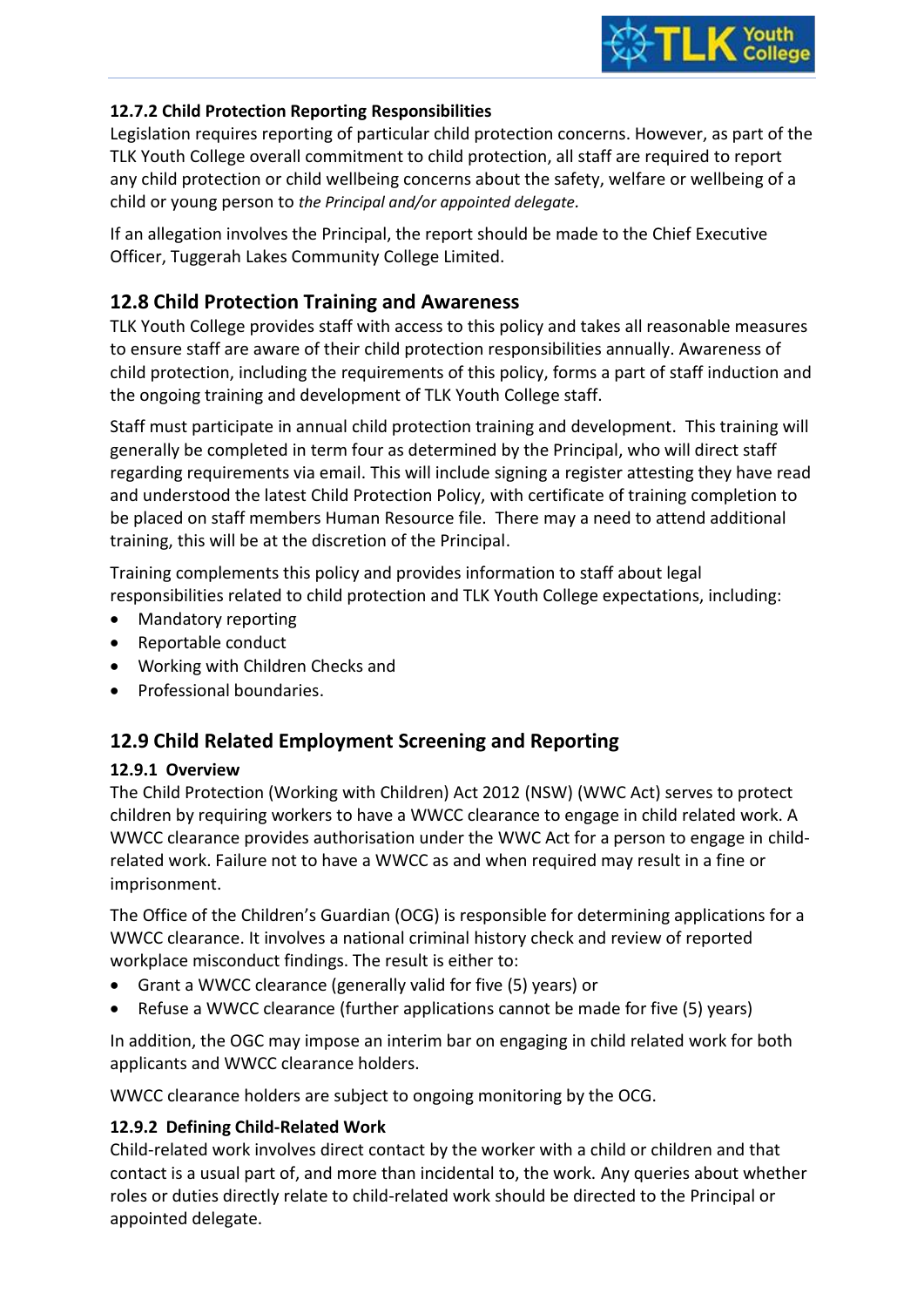

#### **12.9.3 WWCC OCG Applications and Renewals**

A WWCC application or renewal can be made through Service NSW or its replacement agency. The process for applying for and renewing a WWCC clearance with the OCG involves a national police check and a review of findings of misconduct. If the OCG grants or renews a WWCC clearance the holder will be issued with a number which is to be provided to the School to verify the status of a staff member's WWCC clearance.

#### **12.9.4 WWCC OCG Refusals and Cancellations**

The OCG can refuse to grant a WWCC clearance or cancel a WWCC clearance. The person is then restricted from engaging in child-related work and not able to apply for another clearance for five (5) years. Employers are notified by the OGC and instructed to remove such persons from child-related work.

#### **12.9.5 Interim Bars**

The OCG may issue an interim bar, for up to 12 months, to high risk individuals to prevent them from engaging in child-related work while a risk assessment is conducted. If an interim bar remains in place for six months or longer, it may be appealed to the Administrative Decisions Tribunal. Not everyone who is subject to a risk assessment will receive an interim bar; only those representing a serious and immediate risk to children.

#### **12.9.6 Disqualified Persons**

A disqualified person is a person who has been convicted, or against whom proceedings have been commenced for a disqualifying offence outlined in Schedule 2 of WWC Act. A disqualified person cannot be granted a WWCC clearance and is therefore restricted from engaging in child related work.

#### **12.9.7 OCG Risk Assessments**

A risk assessment is an evaluation of an individual's suitability for child-related work. The OCG will conduct a risk assessment on a person's suitability to work with children when a new record is received which triggers a risk assessment. This may include an offence under Schedule 1, pattern of behaviour or offences involving violence or sexual misconduct representing a risk to children and findings of misconduct involving children.

#### **12.9.8 OCG Ongoing Monitoring**

The OCG will continue to monitor criminal records and professional conduct findings of all WWCC clearance holders through a risk assessment process.

#### **12.9.9 Working with Children Check Responsibilities**

## **12.9.9.1 Staff Members**

TLK Youth College staff members, including volunteers, who engage in child-related work are required to:

- Hold and maintain a valid WWCC clearance
- Not engage in child-related work at any time if subjected to a Bar or Interim Bar
- Report to the Principal if they are no longer eligible for a WWCC clearance, or if the status of their WWCC clearance changes or if they are notified by the OCG that they are subjected to a risk assessment and
- Notify the OCG of any change to their personal details within three (3) months of the change occurring; failure to do so may result in an OCG fine.

It is an offence for an employee to engage in child-related work when they do not hold a WWCC clearance or if they are subject to a bar.

All volunteers are required to be aware and follow the expectations of conduct expressed in the Tuggerah Lakes Community College Limited Staff Code of Conduct.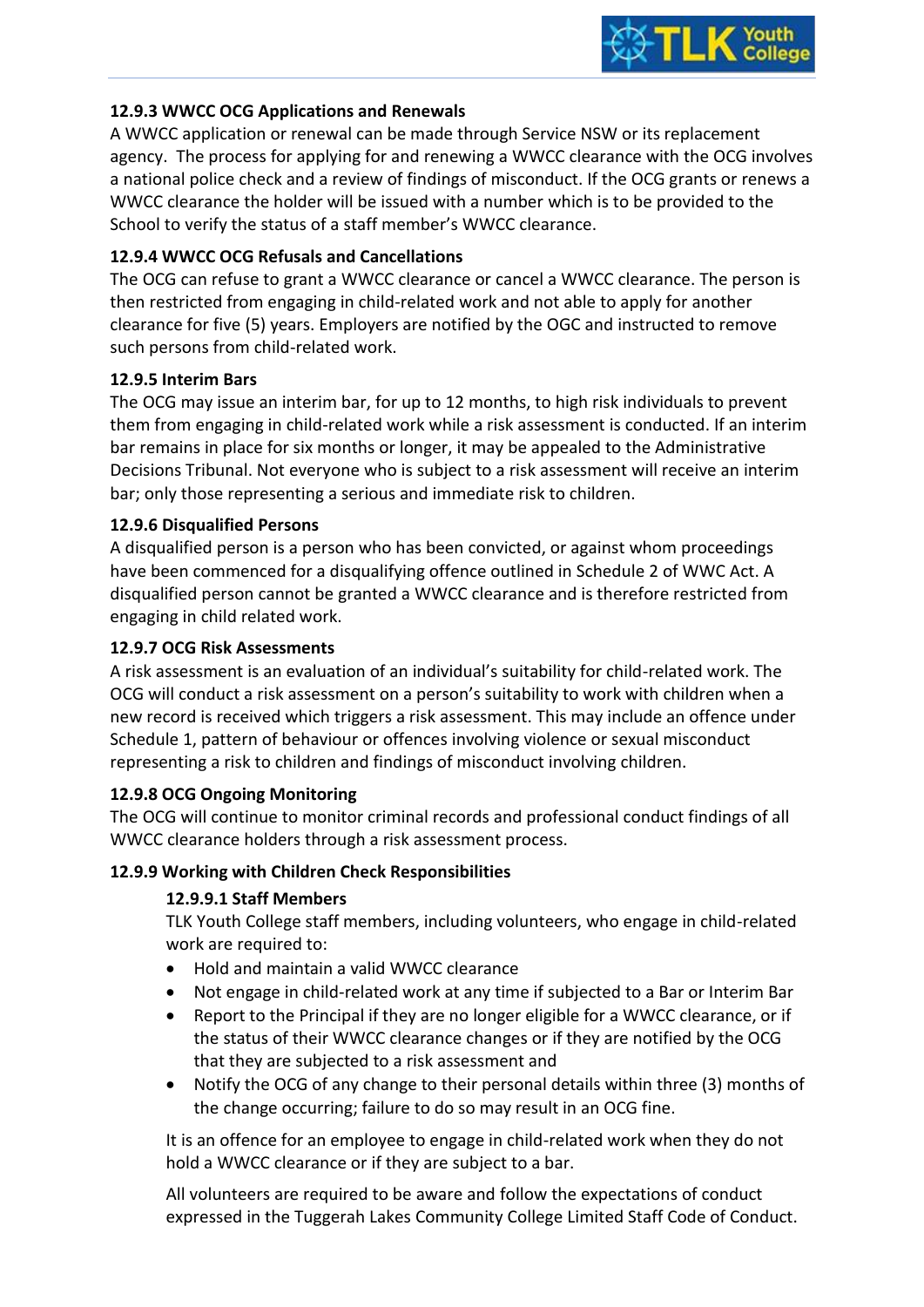

## **12.9.9.2 TLK Youth College**

TLK Youth College is required to:

- Verify online and record the status of each child-related worker's WWCC clearance and maintain a record of the clearance check in their personnel file
- Only employ or engage child-related workers or eligible volunteers who have a valid WWCC clearance
- Monitor the currency and expiry date of each child-related worker's WWCC and follow-up for renewal prior to expiry dates
- Advise the OCG of findings on completion of a 'reportable conduct' investigation, including whether TLK Youth College has made a finding of 'reportable conduct'.

Note: a finding of 'reportable conduct' in relation to sexual misconduct, a sexual offence or a serious physical assault must be referred to the OCG's Working with Children Check Directorate (WWCC Directorate).

It is an offence for an employer to knowingly engage a child-related worker who does not hold a WWCC clearance or who has a 'bar' from child-related employment.

#### **12.9.10 Process for Reporting to OCG**

#### **12.9.10.1 TLK Youth College**

Independent Schools, like TLK Youth College, are defined as a 'reporting body' by the WWC Act. TLK Youth College is required to notify the OCG of findings made after the completion of a 'reportable conduct' investigation, including whether there has been a finding of 'reportable conduct'. A finding of 'reportable conduct' in relation to sexual misconduct, a sexual offence or a serious physical assault must, and will be, reported to the OCG's WWCC Directorate. Information must also be referred internally to the OCG's WWCC Directorate if it meets the threshold for consideration of an interim WWCC bar (Section 17 of the WWCC Act) pending a formal risk assessment. TLK Youth College may also be obliged to report, amend or provide additional information to the OCG as outlined in the WWC Act and the Children's Guardian Act.

#### **12.9.10.2 Findings of Misconduct Involving Children**

TLK Youth College will report any finding of 'reportable conduct' to the OCG.

When informing an employee of a finding of 'reportable conduct' against them, TLK Youth College will alert the employee to the consequent report to the WWCC Directorate in relation to sustained findings of sexual misconduct, a sexual offence or a serious physical assault.

The WWC Act enables a person who has a 'sustained finding' referred to the OCG to request access to the records held by TLK Youth College in relation to the finding of misconduct involving children, once these final findings have been made. The entitlements of a person to request access to information in terms of Section 46 of the WWC Act are triggered when a finding of misconduct involving children has been made. A request for records should be made directly to the OCG.

#### **12.9.10.3 Other Information**

TLK Youth College may also be required to provide information to the OGC that is relevant to an assessment of whether a person poses a risk to the safety of children or the OCG's monitoring functions.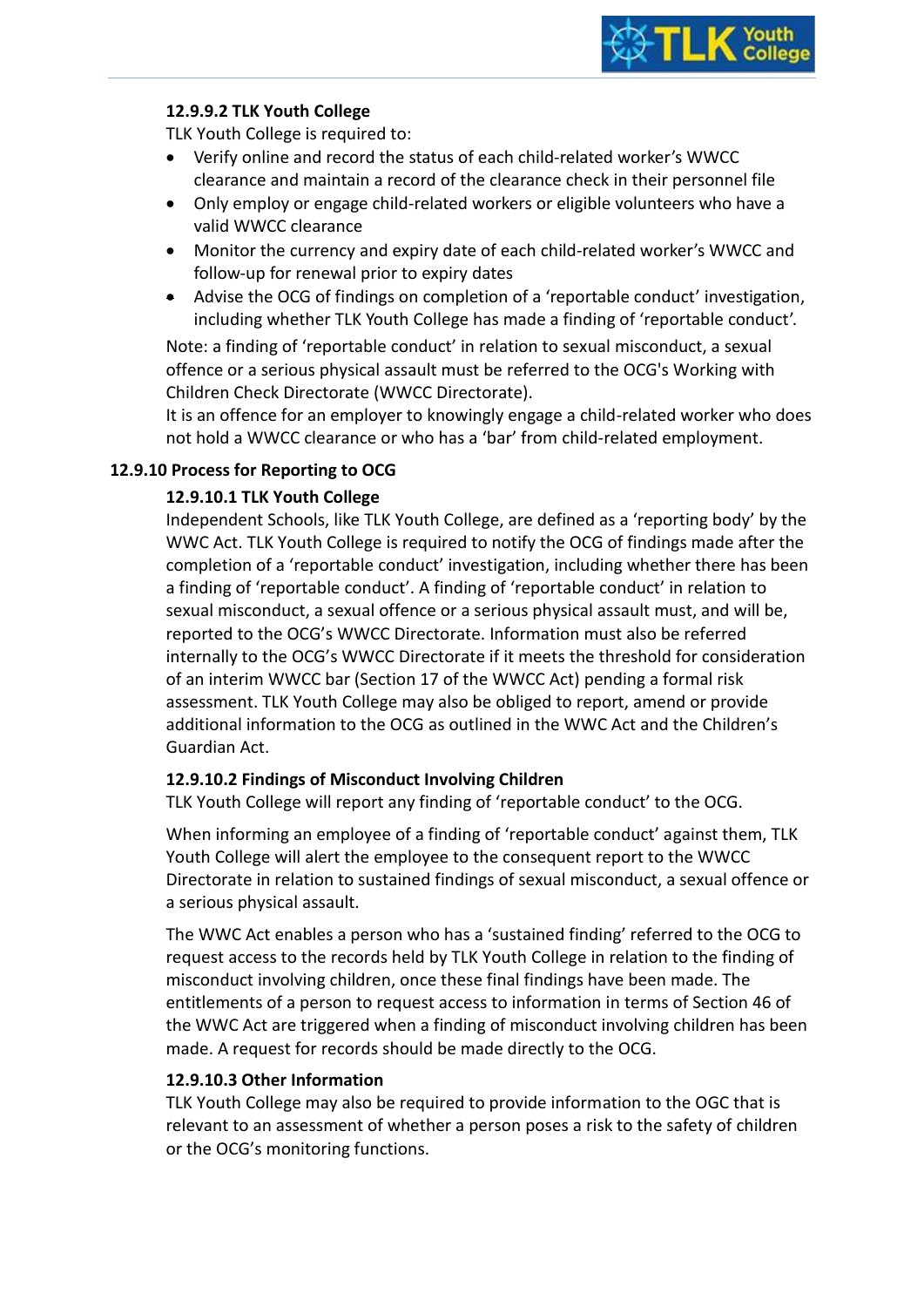

## **12.10 Mandatory Reporting of Children at Risk of Significant Harm**

The Children and Young Persons (Care and Protection) Act 1998 (NSW) provides for mandatory reporting of children at risk of significant harm. A child is a person under the age of 16 years and a young person is aged 16 years or above but who is under the age of 18, for the purposes of the Care and Protection Act. Under the Care and Protection Act, mandatory reporting applies to persons who:

- In the course of their employment, deliver services including health care, welfare, education, children's services and residential services, to children or
- Hold a management position in an organisation, the duties of which include direct responsibility for, or direct supervision of, the provision of services including health care, welfare, education, children's services and residential services, to children, are mandatory reporters.

All TLK Youth College teachers are mandatory reporters. Other staff members may also be mandatory reporters. Any queries about whether other staff members are mandatory reporters should be directed to the Principal or appointed delegate.

## **12.10.1. Key Definitions**

**Reasonable grounds:** refers to the need to have an objective basis for suspecting that a child or young person may be at risk of significant harm, based on:

- First-hand observations of the child, young person or family
- What the child, young person, parent/guardian/carer or another person has disclosed
- What can reasonably be inferred based on professional training and/or experience.

'Reasonable grounds' does not mean a person is required to confirm their suspicions or have clear proof before making a report.

**At risk of significant harm:** refers to current concerns that exist for the safety, welfare or wellbeing of a child or young person because of the presence, to a significant extent, of any one or more of the following circumstances:

- The child's/young person's basic physical or psychological needs are not being met or are at risk of not being met
- The parents/guardians/carers have not arranged and are unable or unwilling to arrange for the child or young person to receive necessary medical care
- The parents/guardians/carers of a young person have not arranged and are unable or unwilling to arrange for the child or young person to receive an education in accordance with the Education Act 1990 (NSW), which requires a child or young person under 17 years to attend school unless exempt
- The child or young person has been, or is at risk of being, physically or sexually abused or ill-treated
- The child or young person is living in a household where there have been incidents of domestic violence and, as a consequence, the child or young person is at risk of serious physical or psychological harm
- A parent/guardian/carer has behaved in such a way towards the child or young person that the child or young person has suffered or is at risk of suffering serious psychological harm
- The child was the subject of a pre-natal report under section 25 of the Care and Protection Act and the birth mother of the child did not engage successfully with support services to eliminate, or minimise to the lowest level reasonably practical, the risk factors that gave rise to the report.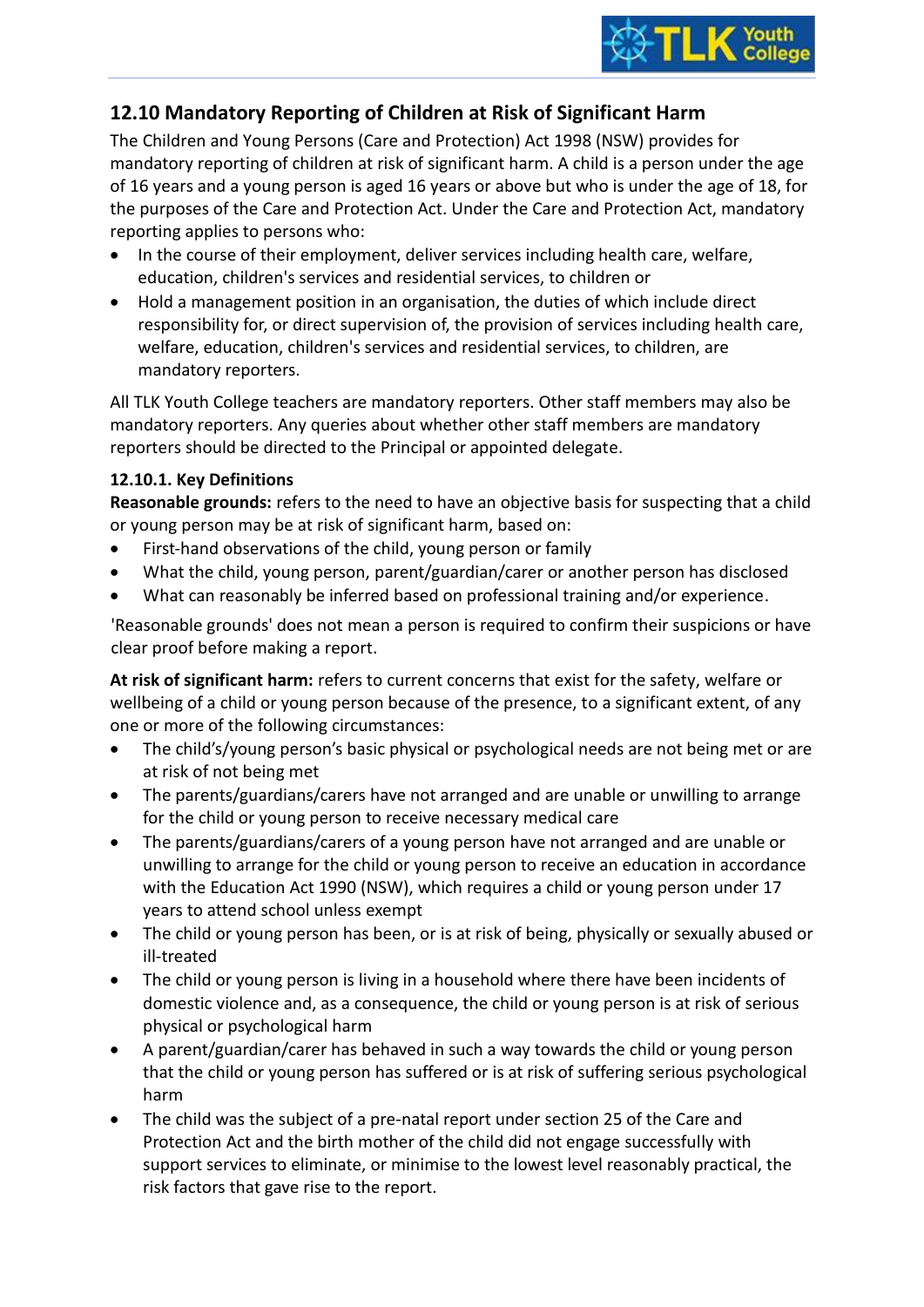

What is meant by 'significant' in the phrase 'to a significant extent' is that which is sufficiently serious to warrant a response by a statutory authority irrespective of a family's consent.

What is significant, is not minor or trivial and, may reasonably be expected to produce a substantial and demonstrably adverse impact on the child or young person's safety, welfare or well-being.

The significance can result from a single act or omission or an accumulation of these.

## **12.10.2 Reporting to Communities and Justice**

A mandatory reporter must, where they have reasonable grounds to suspect that a child (under 16 years of age) is at risk of significant harm, report initially to the Principal or appointed delegate, who will then work with the staff member and/or volunteer to complete a report to the Department of Communities and Justice (DCJ) as soon as practicable. The report must include the name, or a description, of the child and the grounds for suspecting that the child is at risk of significant harm.

In addition, the Principal or appointed delegate may choose to act on behalf of TLK Youth College to make a report to the DCJ where there are reasonable grounds to suspect a young person (16 or 17 years of age) is at risk of significant harm and there are current concerns about the safety, welfare and wellbeing of the young person.

## **12.10.3 Process for Mandatory Reporting**

#### **12.10.3.1 Staff Members**

Staff members must raise concerns about a child or young person who may be at risk of significant harm with the Principal as soon as possible to discuss whether the matter meets the threshold of at 'risk of significant harm' and to confirm steps required to report the matter.

However, if there is an immediate danger to the child or young person and the Principal is not contactable, staff members should raise the concern with the Principal's appointed delegate. If neither are available staff members should contact the police and/or the Child Protection Helpline (13 21 11) directly and then advise the Principal or appointed delegate as soon as possible.

Staff members are not required to, and must not, undertake any investigation of the matter. Staff members are not permitted to inform the parents/guardians/carers that a report to the DCJ has been made.

Staff members are required to deal with the matter confidentially and only disclose to the persons referred to above or as required to comply with mandatory reporting obligations. Failure to maintain confidentiality will not only be a breach of this policy but could incite potential civil proceedings for defamation.

#### **12.10.3.2 TLK Youth College**

In general, the Principal will report these matters to the DCJ and, where necessary, the police**.** This is supported by the DCJ in accordance with best practice principles.

## **12.10.4 Process for Reporting Concerns about Students**

The Care and Protection Act outlines a mandatory reporter's obligation to report to the DCJ concerns about risk of significant harm. However, to ensure centralised reporting all staff members are required to report any concern regarding the safety, welfare and wellbeing of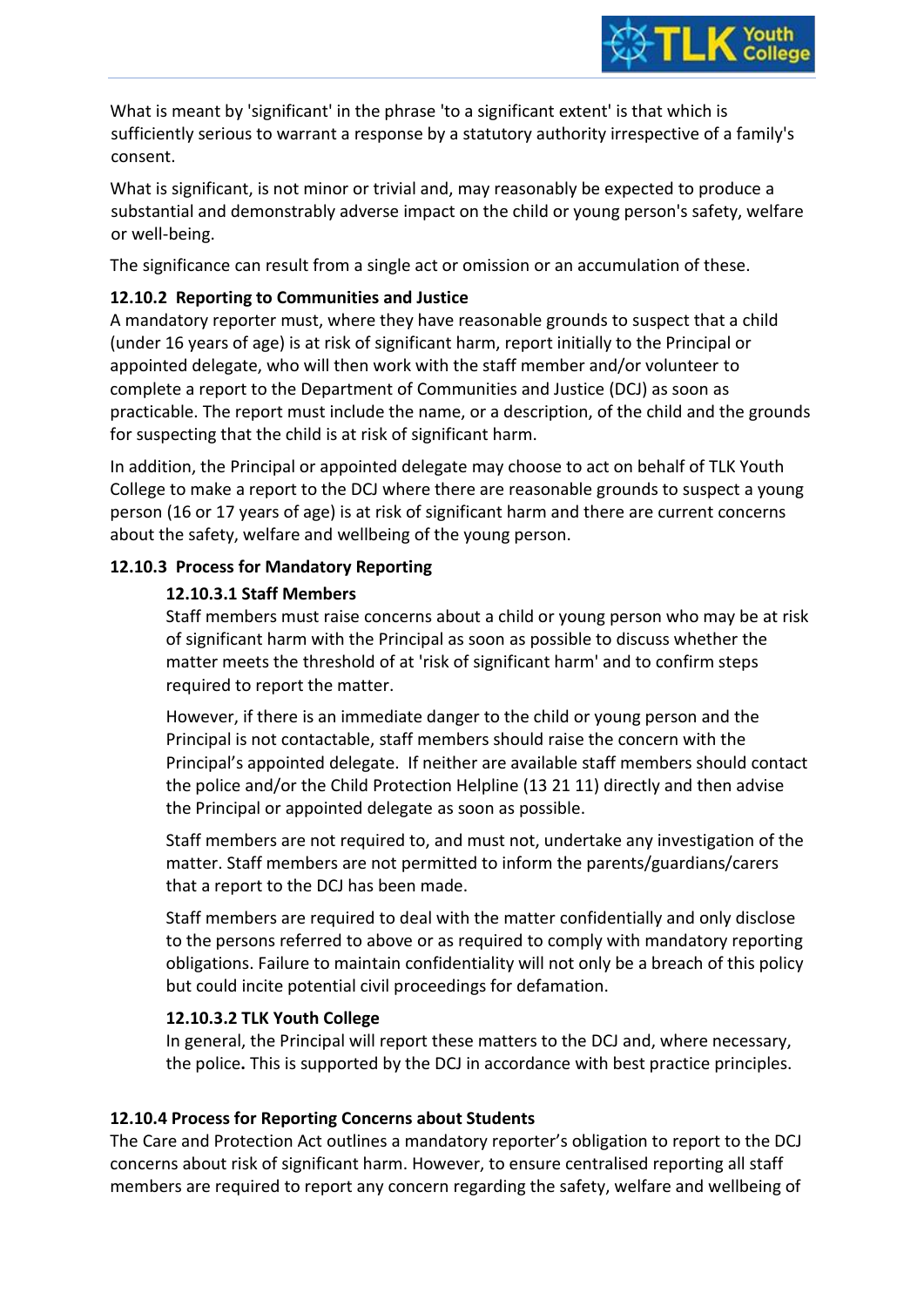

a student to the Principal. Staff members who are unsure as to whether a matter meets the threshold of 'risk of significant harm' should report their concern to the Principal regardless.

Staff members are required to deal with all reports regarding the safety, welfare or wellbeing of a student confidentially and only disclose such information to the Principal or appointed delegate.

## **12.11 Allegations of 'Reportable Conduct' Concerning an Employee**

Section 29 of the Children's Guardian Act 2019 (NSW) requires the Heads of Entities, including non-government schools in New South Wales, to notify the OCG of all allegations of 'reportable conduct' and convictions involving an 'employee' and the outcome of the School's investigation of these allegations. Under the Children's Guardian Act 2019 (NSW) allegations of child abuse only fall within the 'reportable conduct' jurisdiction if the involved individual is an employee of the relevant entity at the time when the allegation becomes known by the Head of Entity.

## **12.11.1 Definitions**

**Assault:** refers to intentional or reckless action (i.e. knows the assault is possible but ignores the risk) that:

- Involves physical force against a child without lawful justification or excuse, such as hitting, striking, kicking, punching or dragging a child (actual physical force) **or**
- Causes a child to apprehend the immediate and unlawful use of physical force against them, such as threatening to physically harm a child through words and/or gestures regardless of whether the person actually intends to apply any force (apprehension of physical force).

E**motional or psychological harm:** refers to behaviour or conduct against child that is intentional or reckless (without reasonable excuse) and is obviously or very clearly unreasonable and which results in significant emotional harm or trauma to the child. For a reportable allegation involving psychological harm, the following elements must be present:

- An obviously or very clearly unreasonable or serious act or series of acts that the employees knew or ought to have known was unacceptable, and
- Evidence of psychological harm to the child that is more than transient, including displaying patterns of 'out of character behaviour', regression in behaviour, distress, anxiety, physical symptoms or self-harm and
- An alleged causal link between the employee's conduct and the significant emotional or psychological harm to the child.

## **Employee of an entity**: refers to:

- An individual employed by, or in, the entity
- A volunteer providing services to children
- A contractor engaged directly by the entity (or by a third party) where the contractor holds, or is required to hold, a WWCC clearance for the purposes of their work with an entity and
- A person engaged by a religious body where that person holds, or is required to hold, a WWCC clearance for the purposes of their work with the religious body.

**Grooming:** refers to a form of sexual misconduct involving patterns of behaviour or conduct aimed at engaging with an alleged victim for sexual activity. Types of grooming behaviours may include:

- Persuading a child or children that there is a 'special' relationship'
- Inappropriate gift-giving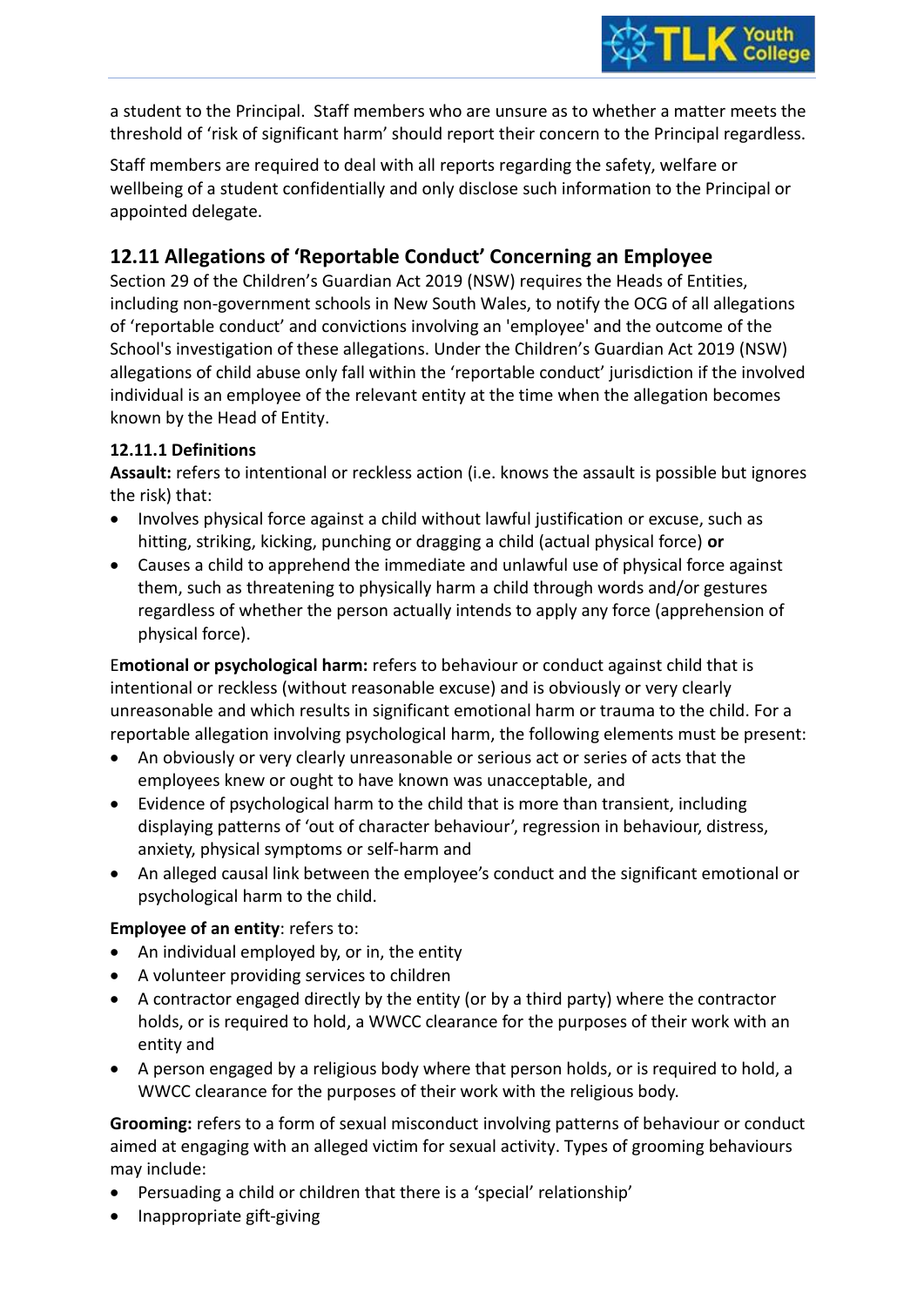

- Special favours/breaking rules
- Spending inappropriate amounts of time with a child
- Secret relationship, tactics to keep relationship secret
- Testing boundaries (touching, physical contact, undressing in front of child, talking about sex)
- Extending relationship outside of work.
- Personal communication about personal or intimate feelings

Under the Crimes Act 1900 (NSW), grooming or procuring a child under the age of 16 years for unlawful sexual activity is classed as a sexual offence. Section 73 of the Crimes Act 1900 (NSW) also extends the age of consent to 18 years when a child is in a 'special care' relationship. Under Schedule 1(2) of the WWC Act (NSW), grooming is recognised as a form of sexual misconduct. The Children's Guardian Act 2019 (NSW) and this reflects these definitions within the context of the Reportable Conduct Scheme (Division 2).

An alleged sexual offence does not have to be the subject of criminal investigation or charges for it to be categorised as a reportable allegation of sexual offence.

**Ill-treatment:** refers to conduct towards a child that is:

- Unreasonable and
- Seriously inappropriate, improper, inhumane or cruel.

Ill-treatment can include a range of conduct such as making excessive or degrading demands of a child; a pattern of hostile or degrading comments or behaviour towards a child and using inappropriate forms of behaviour management towards a child.

**Neglect:** refers to a significant failure to provide adequate and proper food, supervision, nursing, clothing, medical aid or lodging for a child that causes, or is likely to, cause harm by a person who has care and/or has responsibility towards a child. Neglect can be an ongoing situation of repeated failure by a caregiver to meet a child's physical or psychological needs, or a single significant incident where a caregiver fails to fulfil a duty or obligation, resulting in actual harm to a child where there is the potential for significant harm to a child. Examples of neglect include failing to protect a child from abuse and exposing a child to a harmful environment.

**PSOA:** refers to 'Person Subject of the Allegation'.

**Reportable allegation:** refers to an allegation that an employee has engaged in conduct that may be 'reportable conduct'.

**Reportable conduct**: refers to conduct described under the Children's Guardian Act 2019 (NSW) against a child (person under the age of 18 year) at the time of the alleged incident, in relation one or more of the following:

- A sexual offence
- Sexual misconduct
- An assault against a child
- Ill-treatment of a child
- Neglect of a child
- An offence under Section 43B (failure to protect) or Section 316A (failure to report) of the Crimes Act 1900 (NSW) and/or
- Behaviour that causes significant emotional or psychological harm to a child.

Reportable conduct does not extend to:

• Conduct that is reasonable for the purposes of the discipline, management or care of children, having regard to the age, maturity, health or other characteristics of the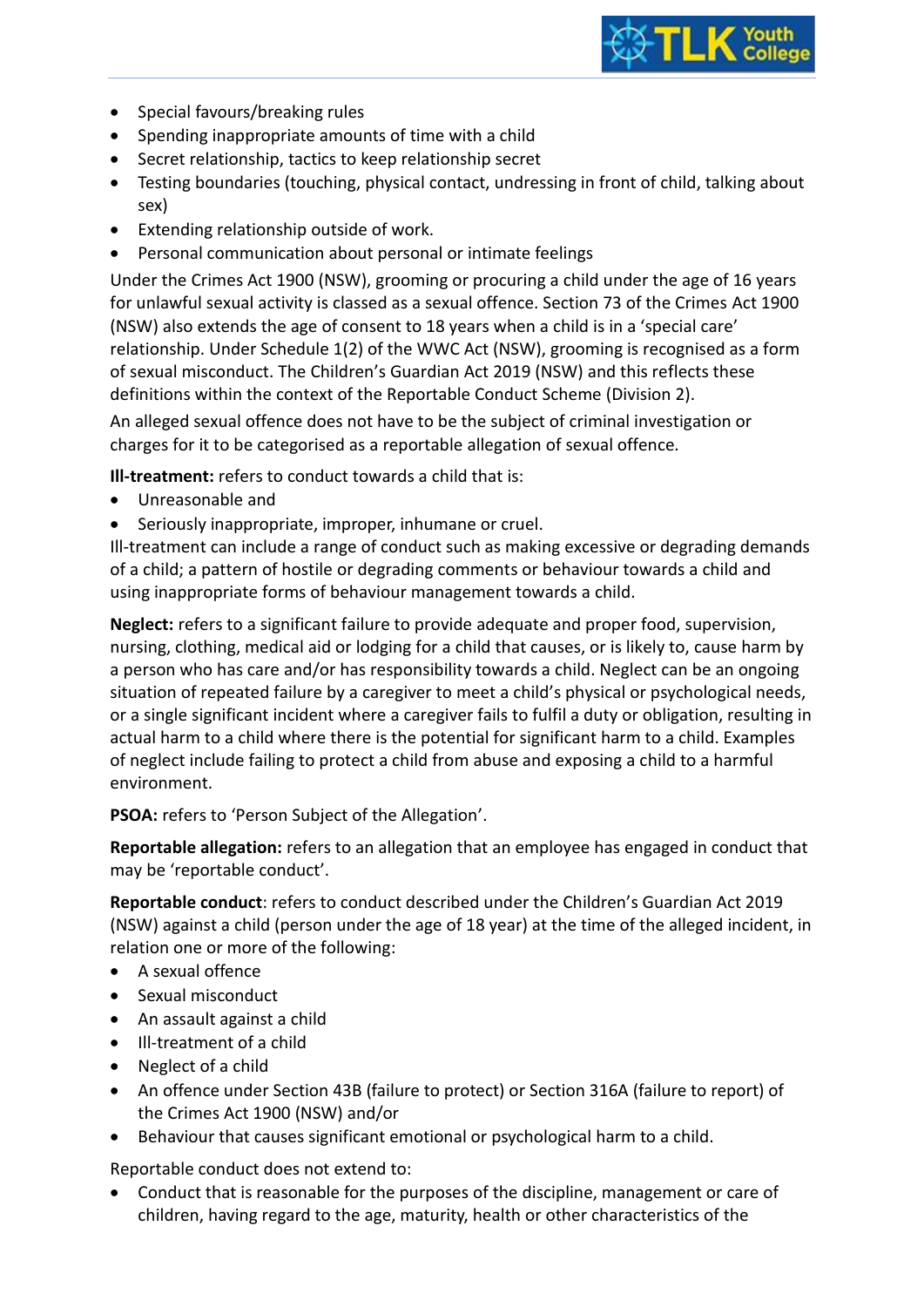

children and to any relevant codes of conduct or professional standards, or

- The use of physical force that, in all the circumstances, is trivial or negligible and the circumstances in which it was used have been investigated and the result of the investigation has been recorded in accordance with appropriate procedures, or
- Conduct of a class or kind exempted from being 'reportable conduct' under Section 30 of the Children's Guardian Act 2019 (NSW).

**Reportable conviction:** refers to a conviction (including a finding of guilt without the court proceeding to a conviction), in NSW or elsewhere, of an offence involving 'reportable conduct'.

**Sexual misconduct**: refers to conduct with, towards or in the presence of a child that is sexual in nature (but not a sexual offence). The Act provides the following (non-exhaustive) examples:

- Descriptions of sexual acts without a legitimate reason to provide the descriptions
- Sexual comments, conversations or communications
- Comments to a child that express a desire to act in a sexual manner towards the child, or another child.

Note: crossing professional boundaries comes within the scope of the scheme to the extent that the alleged conduct meets the definition of sexual misconduct. That is, the conduct with, towards or in the presence of a child that is sexual in nature (but is not a sexual offence).

**Sexual offence**: refers to an offence of a sexual nature committed under any State, Territory, or Commonwealth jurisdiction, against, with or in the presence of a child, such as:

- Sexual touching of a child
- A child grooming offence
- Production, dissemination or possession of child abuse material.

#### **12.11.2 Reporting of 'Reportable Conduct' Allegations or Convictions**

#### **12.11.2.1 Staff Members**

Any concerns about any other employee engaging in conduct that is considered inappropriate, or 'reportable conduct', or any allegation of inappropriate or 'reportable conduct' made to the employee or about the employee themselves, must be reported to the TLK Youth College Principal. Where it is uncertain if the conduct is 'reportable conduct' but is considered inappropriate behaviour this must also be reported.

Staff members must also report to the Principal when they become aware that an employee has been charged with or convicted of an offence (including a finding of guilt without the court proceeding to a conviction) involving 'reportable conduct'. This includes information relating to the employee themselves.

If the allegation involves the Principal, the staff member must report to the Chief Executive Officer of Tuggerah Lakes Community College Limited.

#### **12.11.2.2 Parents/Guardians/Carers and Community Members**

Parents/guardians/carers and community members are encouraged to report any conduct that is in their view inappropriate, reportable or criminal conduct to the Principal or appointed delegate. All such reports will be dealt with in accordance with the Tuggerah Lakes Community College Limited 'Student and Client Complaints and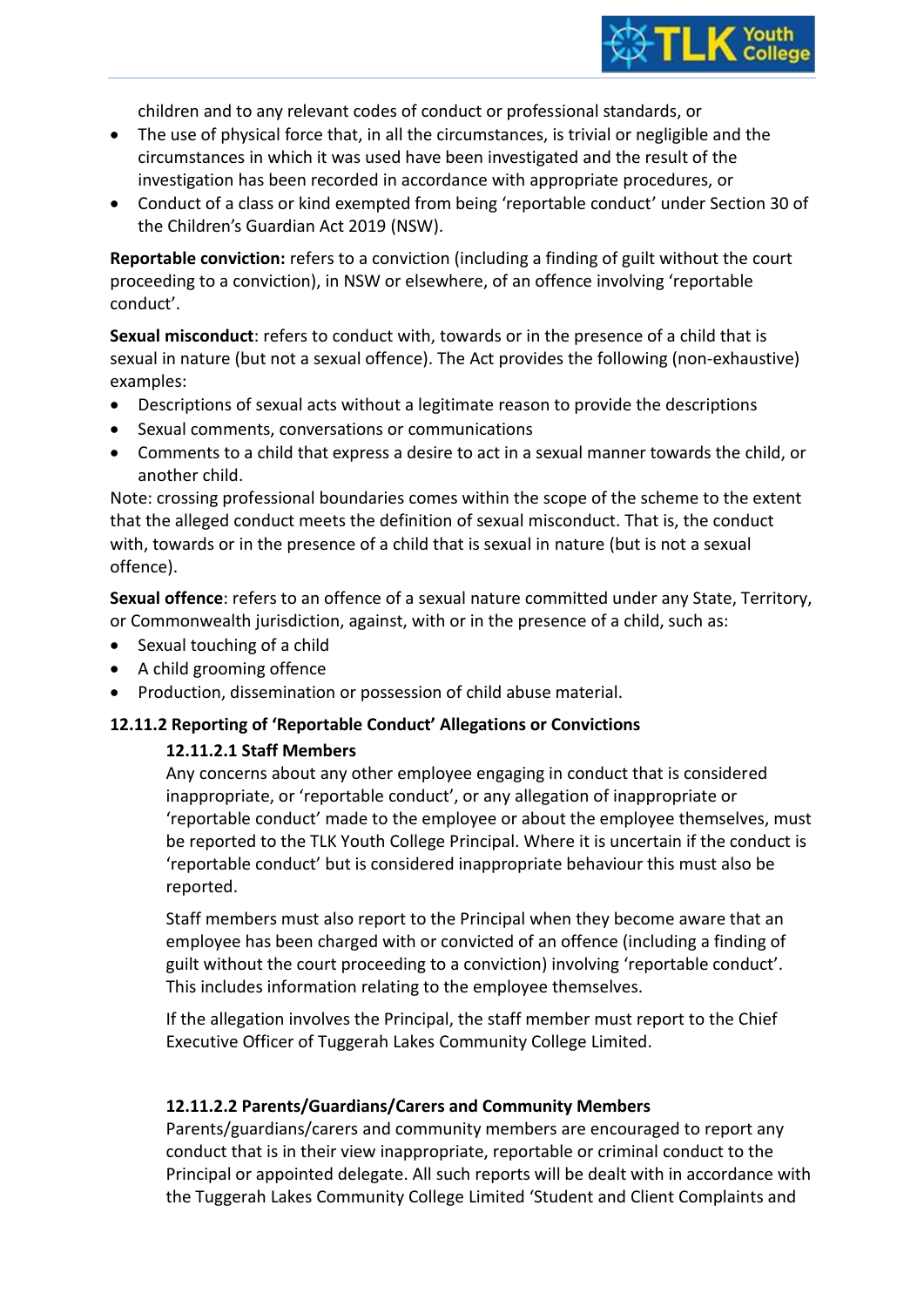

Appeals (Consumer Protection) Policy' and TLK Youth College 'Student Complaints Statement'.

## **12.11.2.3 TLK Youth College**

The Principal, as the Head of Entity under the Children's Guardian Act 2019, must:

- Ensure specified systems are in place for preventing, detecting and responding to reportable allegations or convictions.
- Submit a seven (7) day notification form to the OCG within seven (7) business days of becoming aware of a reportable allegation or conviction against an employee of the entity (unless the Head of the Entity has a reasonable excuse). The notification should include or confirm the below information:
	- o That a report has been received in relation to an employee of the School and
	- o The type of 'reportable conduct' and
	- o The name of the employee and
	- o The name and contact details of the School and the Head of Entity and
	- o For a reportable allegation, whether it has been reported to police and
	- $\circ$  If a report has been made to the Child Protection Helpline, that a report has been made and
	- o The nature of the relevant entity's initial risk assessment and risk management action.
- o The notice must also include the below, if known to the Head of Entity:
	- o Details of the reportable allegation or conviction considered to be a reportable conviction
	- $\circ$  The date of birth and working with children number, if any, of the employee the subject of the report
	- o The police report reference number (if police were notified)
	- $\circ$  The report reference number if reported to the Child Protection Helpline
	- $\circ$  The names of other relevant entities that employ or engage the employee, whether or not directly, to provide a service to children, including as a volunteer or contractor.

Note: a maximum penalty prescribed by law may apply to the offence of failure to report within seven (7) business days.

## **12.11.3 Process for Investigating an Allegation of 'Reportable Conduct'**

The Principal is responsible for ensuring that the below steps are taken to investigate an allegation of 'reportable conduct'.

## **12.11.3.1 Initial steps**

Once an allegation of 'reportable conduct' against an employee is received, the Principal or appointed delegate is required to:

- Determine whether it is an allegation of 'reportable conduct'
- Assess whether the DCJ or the police need to be notified (i.e., if reasonable grounds to suspect that a child is at risk of significant harm or a potential criminal offence). If they have been notified, seek clearance from these statutory agencies prior to the School proceeding with the 'reportable conduct' investigation
- Notify the child's parent/guardian/carer (unless to do so would be likely to compromise the investigation or any investigation by the DCJ or police);
- Notify the OCG within seven (7) business days of receiving the allegation
- Carry out a risk assessment and take action to reduce/remove risk, where appropriate and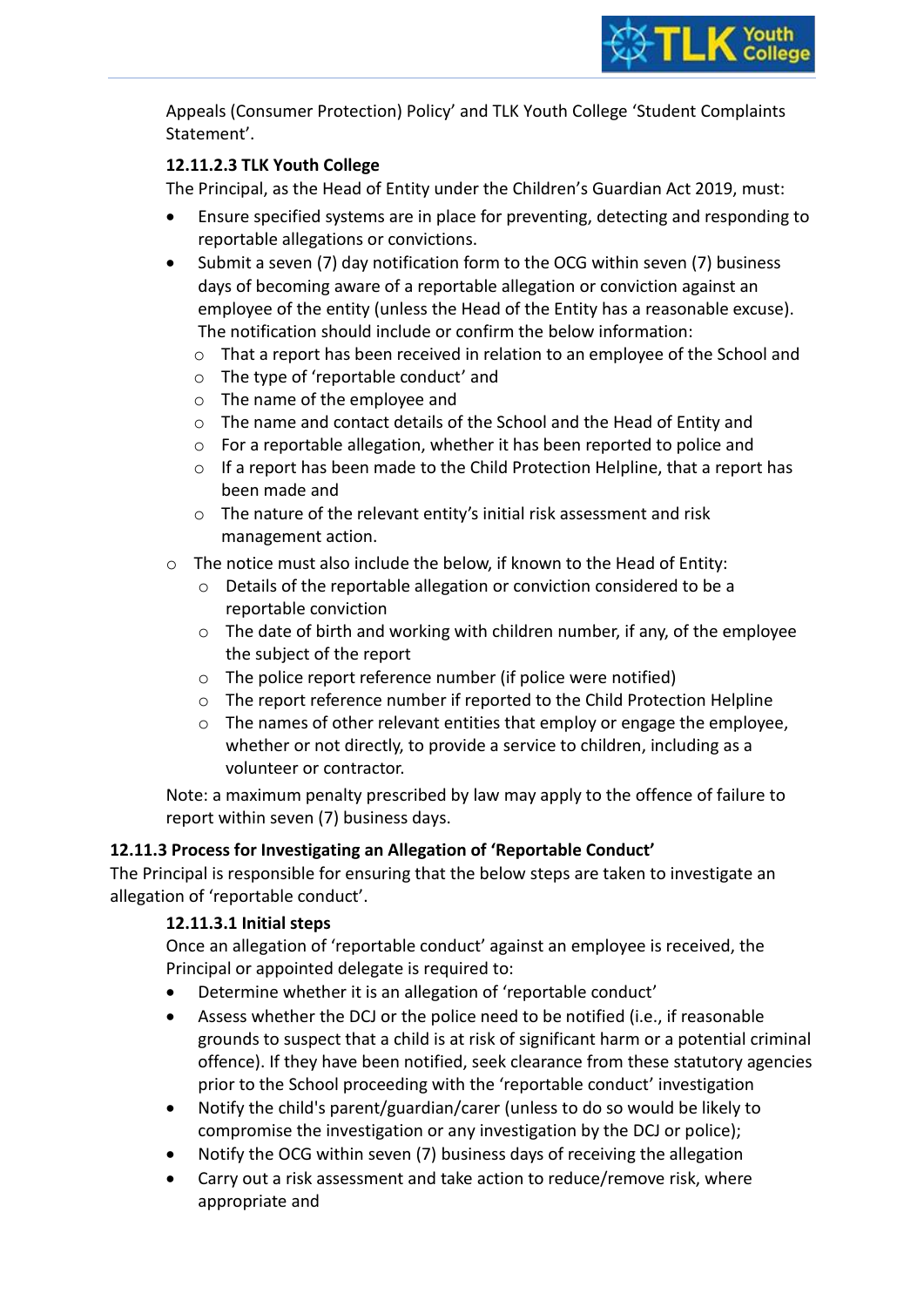

- Provide an initial letter to the PSOA advising that an allegation of 'reportable conduct' has been made against them and the School's responsibility to investigate this matter under Section 34 of the Children's Guardian Act 2019 (NSW) and
- Investigate the allegation or appoint someone to investigate the allegation.

## **12.11.3.2 Investigation Principles**

During the investigation of a 'reportable conduct' allegation TLK Youth College will:

- Follow the principles of procedural fairness
- Inform PSOA of the substance of any allegations made against them, at the appropriate time in the investigation, and provide them with a reasonable opportunity to respond to the allegations
- Make reasonable enquiries or investigations before making a decision
- Avoid conflicts of interest
- Conduct the investigation without unjustifiable delay
- Handle the matter as confidentially as possible and
- Provide appropriate support for all parties including the child/children, witnesses and the PSOA.

#### **12.11.3.3 Investigation Steps**

In an investigation the Principal or appointed delegate/investigator will generally:

- Interview relevant witnesses and gather relevant documentation
- Provide a letter of allegation to the PSOA
- Provide the PSOA with the opportunity to provide a response to the allegations either in writing or at interview
- Consider relevant evidence and make a preliminary finding in accordance with the OCG guidelines
- Inform the PSOA of the preliminary findings in writing by the Head of Entity and provide them with a further opportunity to respond or make a further submission prior to the matter moving to final findings
- Consider any response provided by the PSOA
- Make a final finding in accordance with the OCG guidelines
- Decide on the disciplinary action, if any, to be taken against the PSOA
- If it is completed, send the final report to the OCG within thirty (30) days after having received the allegation, as per Section 36 of the Children's Guardian Act 2019 (NSW)
- Should the final report be unfinished within thirty (30) days, the Head of Entity must provide, at minimum, an interim report to the OCG within thirty (30) days of having received the allegation, as per Section 38 of the Children's Guardian Act 2019 (NSW). Submission of an interim report must include:
	- o A reason for not providing the final report within thirty (30) days and an estimated time frame for completion of the report
	- $\circ$  Specific information, including (if known); the facts and circumstances of the reportable allegation; any known information about a reportable conviction; action taken since the OCG received a notification about the reportable allegation or reportable conviction; further action the Head of Entity proposes to take in relation to the reportable allegation or reportable conviction; including if the Head of Entity proposes to take no further action; the reasons for the action taken and the action proposed to be taken or the reasons for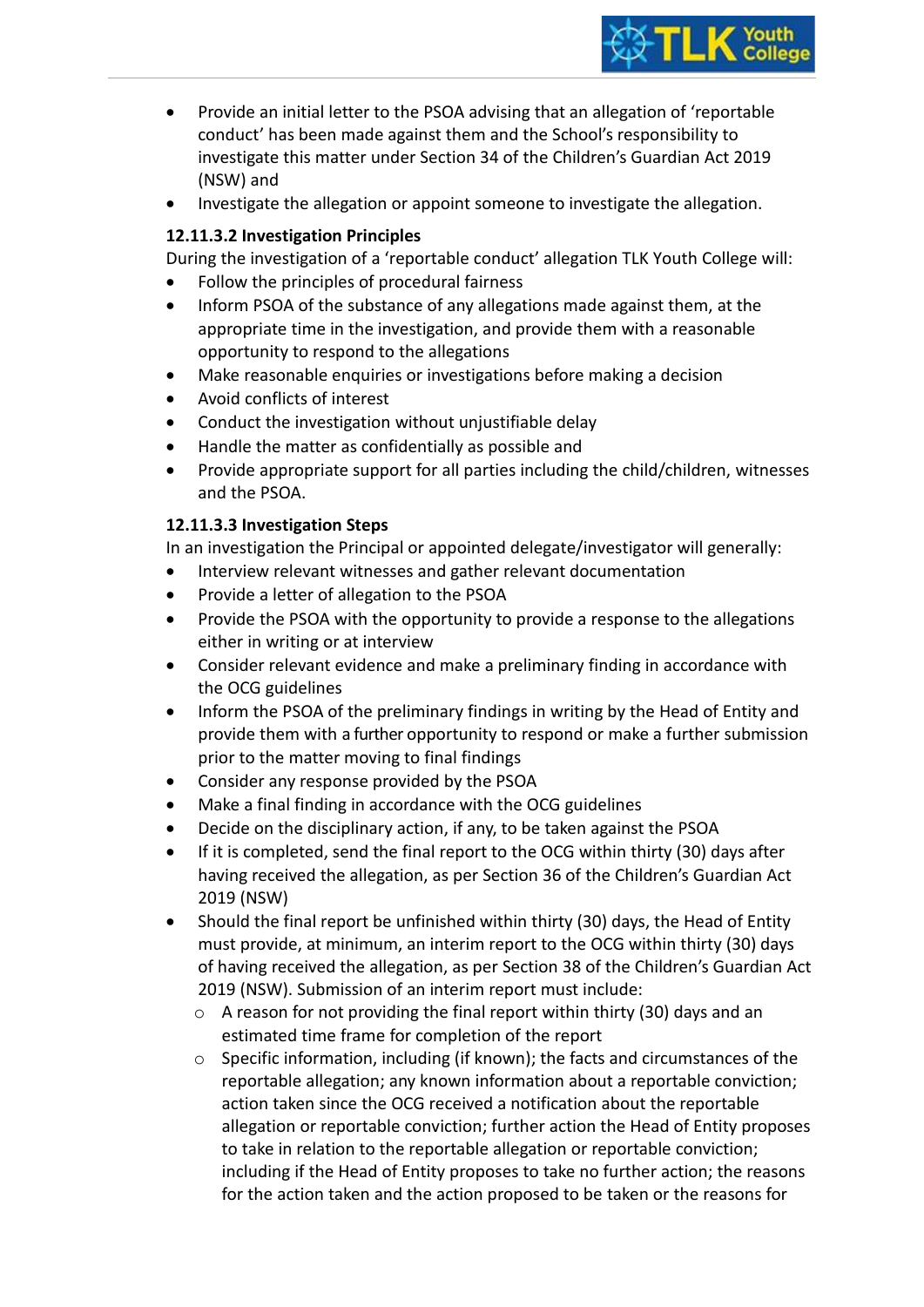the decision to take no further action; other information prescribed by the regulations and

o Be accompanied by copies of documents in the TLK Youth College's possession, including transcripts of interviews and copies of evidence.

The steps outlined above may need to be varied on occasion to meet particular circumstances. For example, it may be necessary to take different steps where the matter is also being investigated by the DCJ or police.

A PSOA may have an appropriate support person with them during the interview process. Such a person is there for support only and as a witness to the proceedings and not as an advocate or to take an active role.

## **12.11.4 Risk Management throughout an Investigation of a 'Reportable Conduct' Allegation**

Risk management means identifying the potential for an incident or accident to occur and taking steps to reduce the likelihood or severity of its occurrence. The Principal or appointed delegate is responsible for risk management throughout the investigation and will assess risk at the beginning of the investigation, during and at the end of the investigation.

## **12.11.4.1 Initial Risk Assessment**

Following an allegation of 'reportable conduct' against an employee, the Principal or appointed delegate conducts an initial risk assessment to identify and minimise the risks to:

- The child(ren) who are the subject of the allegation
- Other children with whom the employee may have contact
- The PSOA
- TLK Youth College and
- The proper investigation of the allegation.

The factors which will be considered during the risk assessment include:

- The nature and seriousness of the allegations
- The vulnerability of the child(ren) the PSOA has contact with at work
- The nature of the position occupied by the PSOA
- The level of supervision of the PSOA and
- The disciplinary history or safety of the PSOA and possible risks to the investigation.

The Principal or appointed delegate will take appropriate action to minimise risks. This may include the PSOA being temporarily relieved of some duties, being required not to have contact with certain students, being asked to take paid leave, or being suspended from duty. When taking action to address any risks identified, the School will take into consideration both the needs of the child(ren) and the PSOA.

A decision to take action on the basis of a risk assessment is not indicative of the findings of the matter. Until the investigation is completed and a finding is made, any action, such as an employee being suspended, is not to be considered to be an indication that the alleged conduct by the employee did occur.

## **12.11.4.2 Ongoing Risk Assessment**

The Principal or appointed delegate will continually monitor risk during the investigation including in the light of any new relevant information that emerges.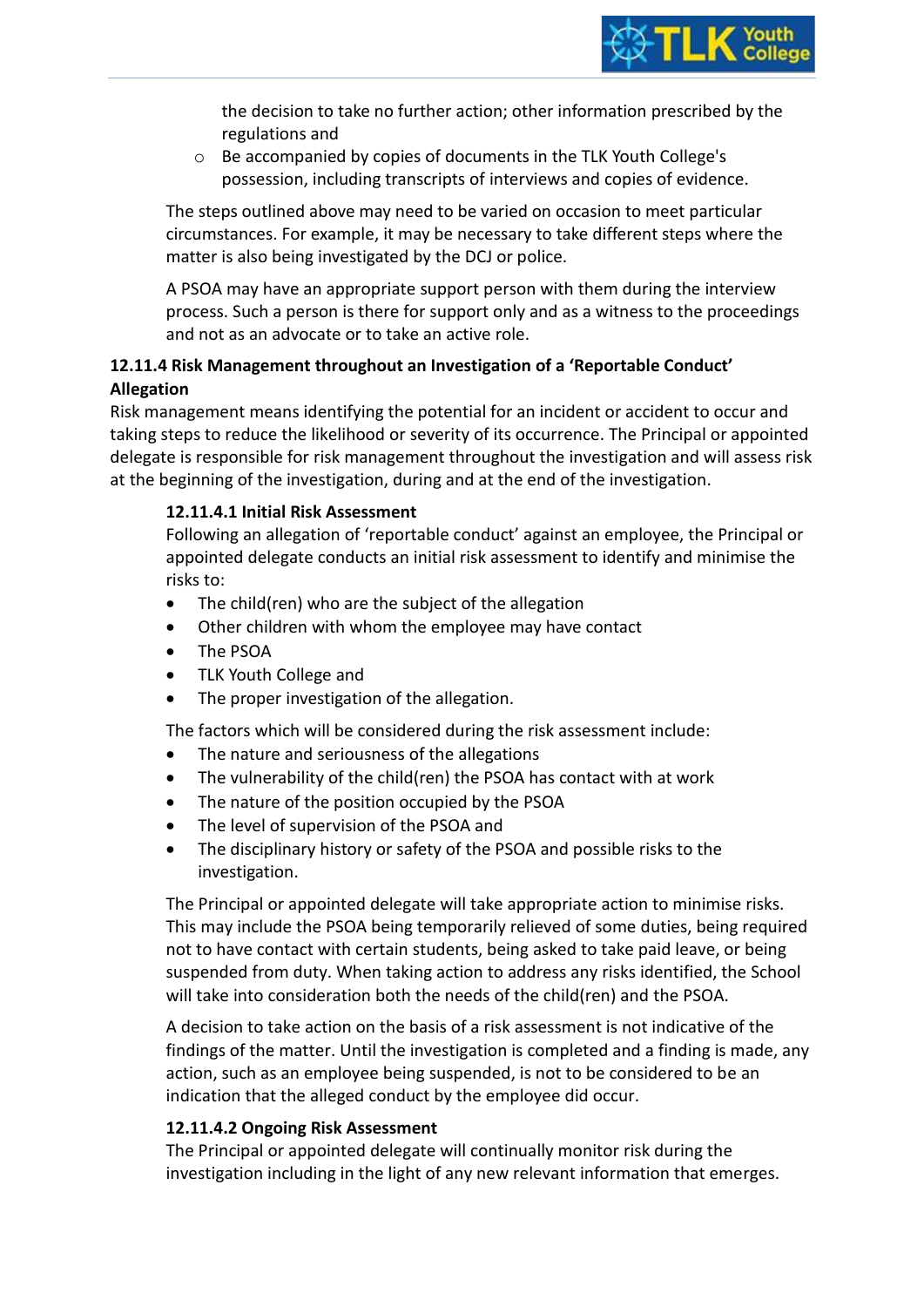

## **12.11.4.3 Findings**

At the completion of the investigation, a finding will be made in relation to the allegation and a decision made by the Principal regarding what action, if any, is required in relation to the PSOA, the child(ren) involved and any other parties.

#### **12.11.4.4 Information for the PSOA**

The PSOA will be advised:

- That an allegation has been made against them (at the appropriate time in the investigation) and
- Of the substance of the allegation, or of any preliminary finding and the final finding.

The PSOA does not automatically have the right to:

- Know or have confirmed the identity of the person who made the allegation or
- Be shown the content of the OCG notification form or other investigation material that reveals information provided by other employees or witnesses.

The WWC Act enables a person who has a sustained finding referred to the OCG to request access to the records held by TLK Youth College in relation to the finding of misconduct involving children, once final findings are made. The entitlements of a person to request access to information in terms of Section 46 of the WWC Act is triggered when a finding of misconduct involving children has been made. A request for records should be made directly to the OCG.

## **12.11.4.5 Disciplinary Action**

As a result of the allegations, investigation or final findings, TLK Youth College may take disciplinary action against the PSOA, including termination of employment. In relation to any disciplinary action TLK Youth College will give the PSOA:

- Details of the proposed disciplinary action and
- A reasonable opportunity to respond before a final decision is made.

## **12.11.4.6 Confidentiality**

It is important when dealing with allegations of 'reportable conduct' that the matter be dealt with as confidentially as possible. TLK Youth College requires that all parties maintain confidentiality during the investigation, including in relation to the handling and storing of documents and records.

Records about allegations of 'reportable conduct' against employees will be securely held by the Principal.

Records about allegations of 'reportable conduct' against the Principal will be securely held by the Chief Executive Officer, Tuggerah Lakes Community College Limited.

Staff members who become aware of a breach of confidentiality in relation to a 'reportable conduct' allegation must report the matter to the Principal as soon as possible, or the Chief Executive Officer, Tuggerah Lakes Community College Limited, should the breach involve or relate to the Principal.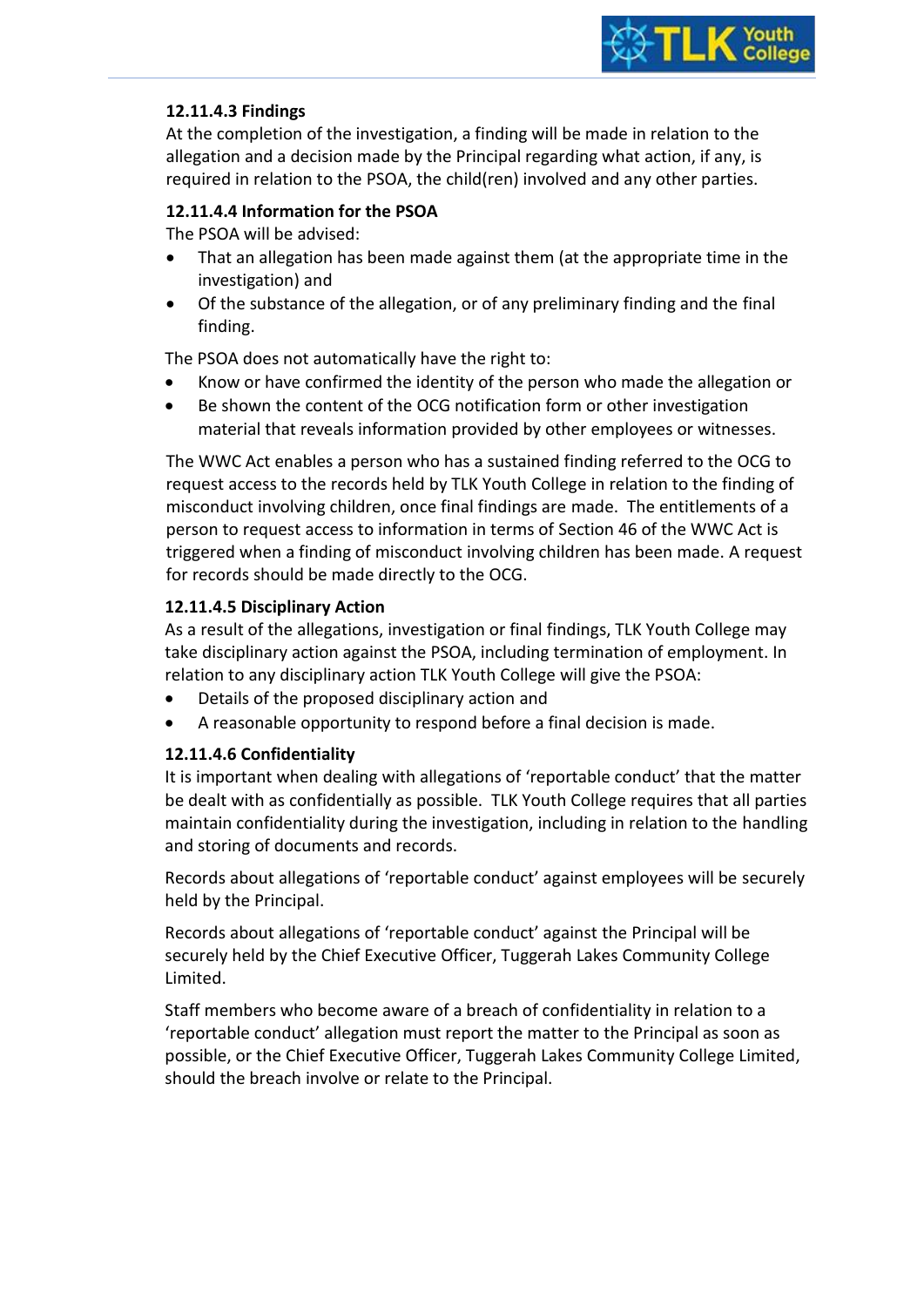

## **12.12 Criminal Offences**

In 2018 the Crimes Act was amended to adopt recommendations of the Royal Commission into Institutional Responses to Child Sexual Abuse. The new offences are designed to prevent child abuse and to bring abuse that has already occurred to the attention of the police.

## **12.12.1 Failure to Protect Offence**

All staff members, as adults working in a school, will commit an offence if they know another adult working there poses as serious risk of committing a child abuse offence and they have the power to reduce or remove the risk, and they fail to do so either by acts and/or omissions.

This offence is targeted at those in positions of authority and responsibility working with children who turn a blind eye to a known and serious risk rather than using their power to protect children.

## **12.12.2 Failure to Report Offence**

All staff members, as adults working in a school, will commit an offence if they know, believe or reasonably ought to know that a child abuse offence has been committed and fail to report that information to police, without a reasonable excuse. A reasonable excuse would include where the adult has reported the matter to the Principal and is aware that the Principal has reported the matter to the police.

## **12.13 References and Related Policies**

Child Protection (Working With Children) Act 2012 ('WWC Act') Children and Young Persons (Care and Protection) Act 1998 ('Care and Protection Act') Children's Guardian Act 2019 ('Children's Guardian Act') Crimes Act 1990 ('Crimes Act').

Department of Premier and Cabinet – Keep Them Safe: [www.keepthemsafe.nsw.gov.au](http://www.keepthemsafe.nsw.gov.au/) NSW Department of Communities and Justice: [https://www.dcj.nsw.gov.au](https://www.dcj.nsw.gov.au/) The office of the Children's Guardian: [https://kidsguardian.nsw.gov.au](https://kidsguardian.nsw.gov.au/)

TLK Youth College:

- Anti-Bullying and Harassment Statement
- School Student Complaints Statement.

Tuggerah Lakes Community College Limited:

- Staff Code of Conduct
- Work Health and Safety (WHS) Policy
- Harassment, Bullying and Discrimination Policy
- Student and Client Complaints and Appeals (Consumer Protection) Policy.

## **12.14 Review**

This Policy will be subject to periodic review and may be amended or updated when required.